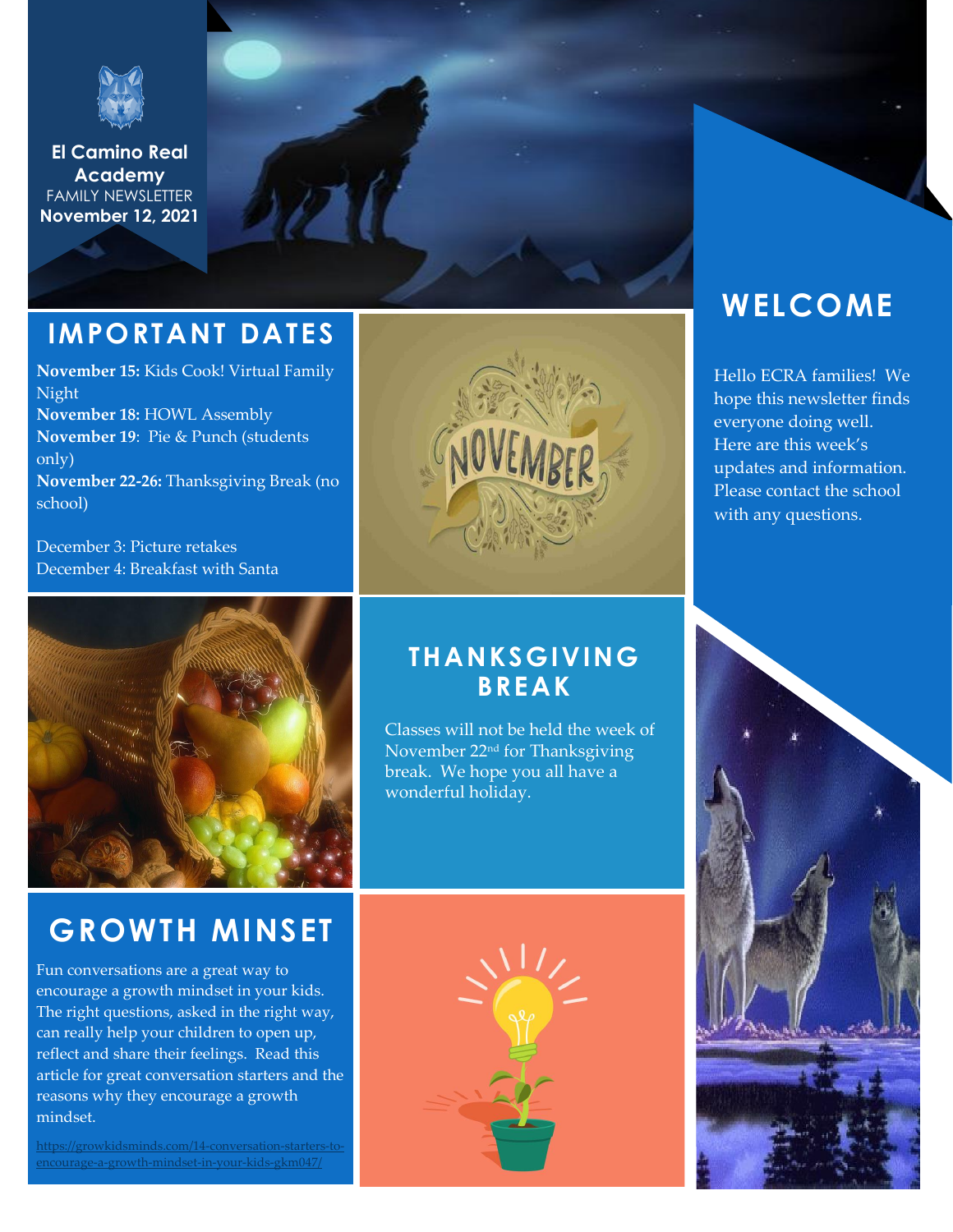

# **Senior Night**

Learn what CNM has to offer you after high school.

## **Wednesday, December 1st 5:30 – 7:30pm CNM Main Campus**

Get Help With:

- Submitting your admissions application
- Setting up an appointment with an academic coach
- Preparing for the FAFSA and CNM scholarships
- Learning more about CNM's certificate and degree programs



Win CNM swag and be entered to receive a \$100 scholarship!

### **Register to attend at [cnm.edu/seniornight](https://www.cnm.edu/depts/outreach/recruitment-events)**

*In-person attendance will be limited Virtual option available*

CNM Recruitment (505) 224-3352 thinkingaboutcnm@cnm.edu cnm.edu/thinkingaboutcnm